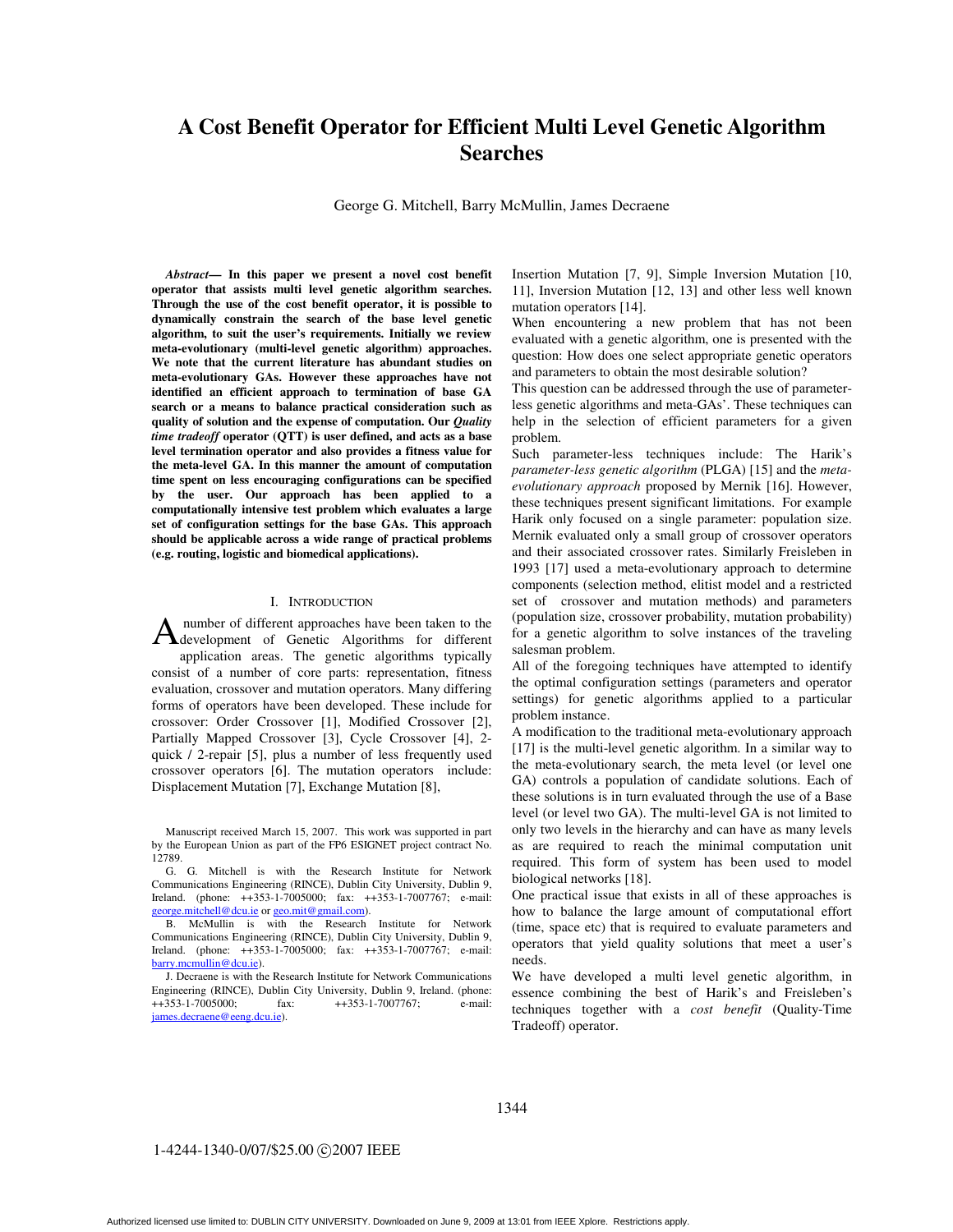The multi level genetic algorithm approach can be summarized by the following properties:

- It uses and evaluates a wide variety of genetic operators selected from the *Path*, *Binary* and *Adjacency* representations.
- It evolves parameters such as population size, crossover rate, mutation rate, constraint handling techniques, type of crossover and mutation operators and selection technique. This removes the need of users to be experts in the field of designing GAs.
- It provides a cost benefit function that performs a dual role of termination condition (base level genetic algorithm) and fitness evaluation (meta level genetic algorithm).
- Most importantly the cost benefit function is specified by the user. The latter can define a tradeoff between quality of solution and the amount computation effort expended. This allows one to incorporate realistic commercial constraints on searching for solutions.

The paper examines the multi-level GA, and then introduces our Quality-Time Tradeoff operator and its potential application areas. Following this we present a case study applying the multi level genetic algorithm with the Quality time tradeoff operator to one problem instance.

#### II. MULTI LEVEL GENETIC ALGORITHM

A number of different Genetic Algorithm variants have been developed that attempt to take advantage of distributed computing properties, these can take a number of different forms: distributed GA[19], parallel GA[20], Divide and Conquer GA [21, 22] and Multi level GA [18, 23].

However, all of these approaches rely on some predetermined terminating condition (in the form of a fixed number of time steps, reaching a solution quality threshold, or reaching an evolutionary plateau for example). An illustration of a meta-evolutionary genetic algorithm (which is a multi level genetic algorithm with only two levels) that we have used is presented in figure 1.

These approaches while being widely accepted in the computational optimization field, present significant problems from a practical point of view. Indeed in the case of specific critical applications (where we have a constraint on time, financial resources, computational effort, etc), an efficient balance between the quality and time tradeoff is required.

To address this quality time tradeoff issue, we designed a *n*level GA coupled with the Quality-Time Tradeoff mechanism (see figure 1). The latter is a technique which permits the user to decide what they consider to be the most important factor for their search: i.e. a *tradeoff* between the quality of solution versus speed of return of solution. We

term the operator that accomplishes this, the QTT Q*uality-Time Tradeoff* operator*.*



Fig. 1. Multi level genetic algorithm for identifying *cost effective* parameters for GAs solving the TSP.

## III. QUALITY-TIME TRADEOFF OPERATOR

The use of a *tradeoff* operator (cost-benefit operator) for optimization problems is a novel approach for the GA community, however within the optimization research area it has been used for some years. Sosič [24] developed a tradeoff operator for a *local optimization algorithm, Duty*  (as termed by Sosič) which minimized the *excess* (error) of a present solution compared to the benchmark known optimal solution. An optimal present solution would be found to have an excess of zero. The generalized Duty measure gives equal weight to the quality of the solution and the computing time as follows:

$$
D_k(t) = t^k * E(t)
$$
\n(1)

The tradeoff operator used in the experiment of the multi level GA was as follows:

$$
tradeoff = t + wQ
$$
\n(2)

Where *t*, the computation time is measured as the number of generations, *Q* the quality of the solution is the raw fitness value for the individual solution and *w* the weighting factor placed on the quality of the solution. By weighting the quality of solutions the tradeoff operator can be set by the user to terminate the solution at the desired *cost benefit point* (where time spent searching for a better solution does not outweigh the improvement in the quality of the solution).

The tradeoff operator should produce a 'u' shaped curve and then by identifying the minimum of this curve it is possible to halt the base level GA search. The tradeoff operator accomplishes this through the use of two key mechanisms:

*2007 IEEE Congress on Evolutionary Computation (CEC 2007)* 1345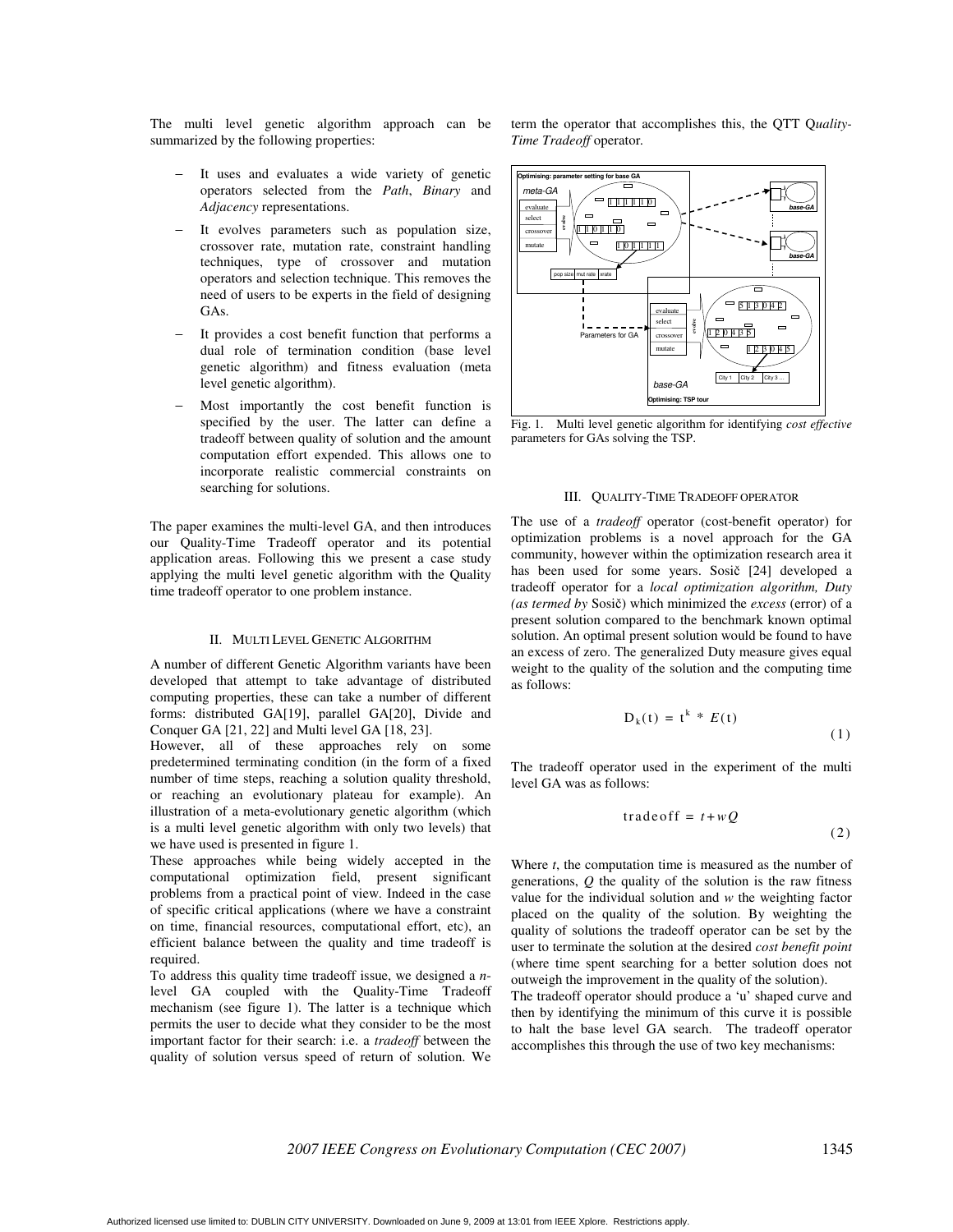- 1. A low pass filter (for a minimization problem) is applied to the solution fitness values generated by the base level GA. This determines *the best solution found so far*. This best solution is computed in realtime.
- 2. A sliding window grace period is applied. This gives an opportunity to encounter fitter candidate solutions. The size of the window is user defined and affects the running time of the search. Typically a small window returns a result more rapidly. This is tightly coupled to the *quality time tradeoff.*

## IV. CASE STUDY

We present a case study to explore configuration settings for genetic algorithms applied to selected TSP problems. Firstly we describe the traveling salesman problem, and then we present how the quality tradeoff operator is instantiated to solve this problem. Finally we present the result obtained from our multi level genetic algorithm which uses the tradeoff operator to balance quality and time efficiently.

## *A. Quality Time Tradeoff and TSP configuration setting.*

Hamiltonian search optimization has for some time remained one of the key benchmarks for any optimization algorithms [25]. The Traveling Salesman Problem (TSP) is a form of Hamiltonian problem. The TSP consists of a minimal distance Hamiltonian cycle of a complete graph visiting all *N* nodes (where *N* represents the number of cities in the problem). The TSP is a classical example of an NP-hard problem and exhibits a factorial growth in number of search size as the number of cities in the problem increases. In cases where *N* is very large an algorithm which generates nearoptimal solutions is at present the most applicable search technique. Many different approaches have been taken to finding sub and near optimal solutions for the TSP such as: 2-opt, 3-opt, Ant colony, Tabu search, multiple heuristic search enhanced GA and many more [9, 26-30].

With a genetic algorithm applied to the TSP some implementation details differ from the more general genetic algorithm. In particular these concern the construction of solutions that are valid according to the constraints of the TSP - (visit all *N* cities once and once only). It is common for genetic algorithms to have some form of validity preserving operators. These can be validity preserving crossover and mutation operators that do not allow the creation of invalid tours (according to the TSP constraints) or some form of repair, penalty or decoder function can be used [6].

#### *1) QTT setup.*

The initial step is to instantiate a suitable QTT for the optimization problem at hand, here this is the TSP. this involves selecting suitable parameters for the window size and the weighting factor.

Experiments were performed on the well known problems: eil51, st70 and eil101, these are benchmark problems from the TSPLIB problem set [31]. Although these selected TSP problems are trivial (in that current evolutionary approaches are applied to TSP problem in excess of 7000 nodes) they allow for more quick evaluation of our approach. It is important to note that the purpose of this research is to demonstrate the use of the quality time tradeoff operator, as opposed to developing a competitive state of the art *optimal* search technique.

An example of the typical output from a genetic algorithm for the eil51 problem is given in figure 2. It is apparent from this graph that after a period of time the solution enters a plateau phase where little or no improvements are made to the fitness of the solution. With multi level genetic algorithms, similar plateau phases occur during the evaluation of the base level GAs. In figure 3, a graph is shown which shows the effect of applying the tradeoff operator. In this case, a weighting factor was selected that required solutions be found in relatively small number of generations. This weighting factor is totally arbitrary and represents some constraint (financial, time etc.).



Fig. 2. Example GA search for eil-51 TSP.

The appropriate windowing size for a given problem must be selected so as to allow the GA sufficient time to encounter better solutions. As the search of a GA is not a linear improvement (figure 2) it is not easy to suggest a generalized windowing size and this is yet again a user selected variable. The approach taken in this case study was to produce an indicative graph of the genetic search by computing one run of a GA for the required problem. This provided the user with *some* insight into the dynamics of the problem (proximity to a known optimal solution after *n* generations). This technique was found to be a very raw technique for selecting appropriate window sizes for small TSP problems.

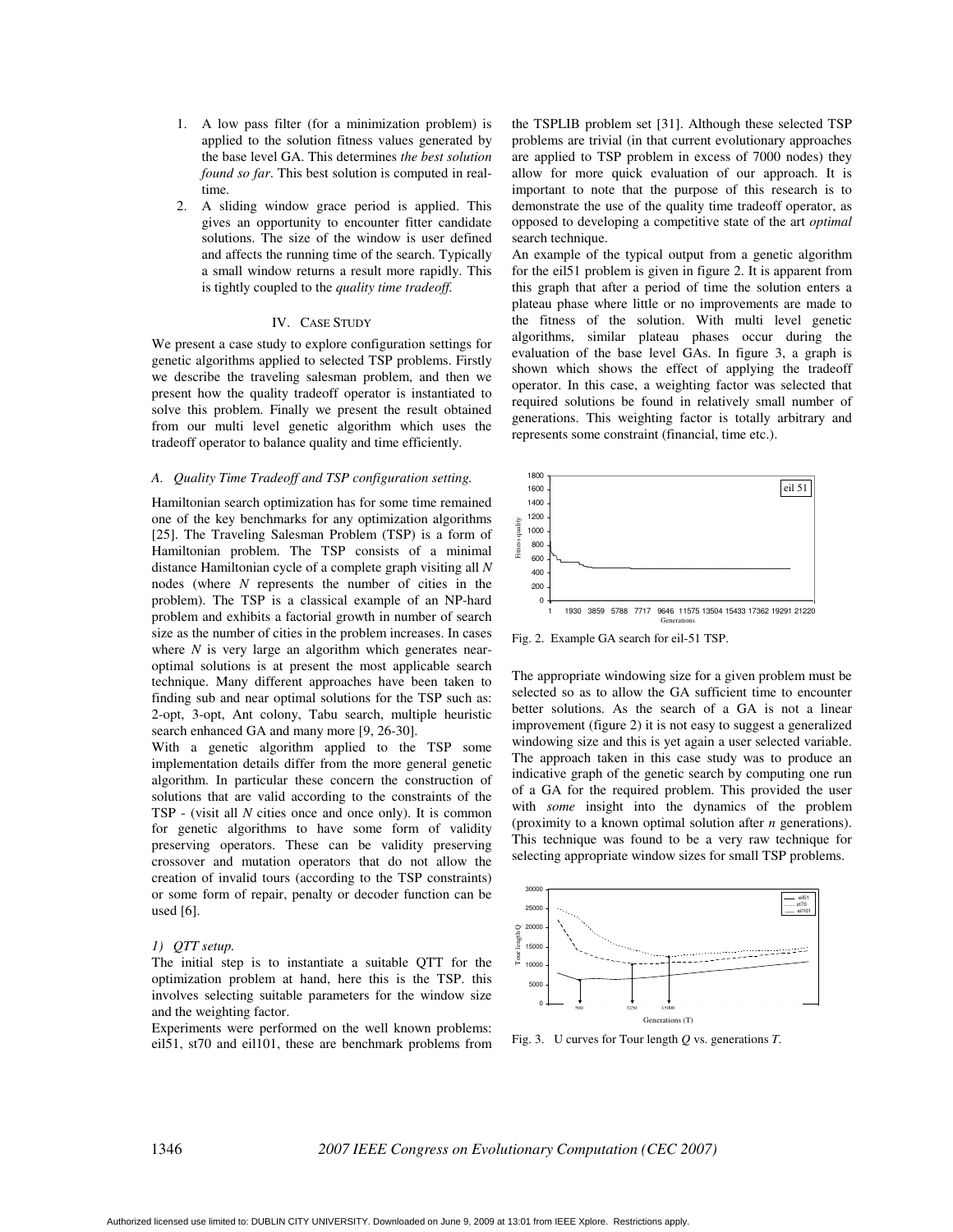#### *2) The Problem: GA configuration setting for the TSP.*

The selection of appropriate operators and their associated parameters for the TSP is itself a complex and time consuming problem. With the use of our multi-level genetic algorithm it is possible to evaluate a large number of configurations. The amount of available computation power and time available are factors that affect the quality of solution that can be expected to be found. In our situation 84 Pentium III PCs were available for use, this allowed our multi level GA to operate with one PC designated as the meta-GA machine and 83 computers as base level GAs. An arbitrary weighting for the tradeoff operator was selected.

 The Meta level-GA specified the *parameter strings* for each of the base level-GAs. Each of the elements in the parameter string encoded the value for a specific parameter in integer form. The string consisted of eight individual parameters as illustrated below:

| Locus                   |                    |                   |                  |                  |
|-------------------------|--------------------|-------------------|------------------|------------------|
| Gene<br><b>Function</b> | Population<br>Size | Selection<br>Type | Mutation<br>Type | Mutation<br>Rate |
|                         |                    |                   |                  |                  |
| <b>Possible</b>         | $0 - 9$            | $0 - 9$           | $0 - 9$          | $00 - 99$        |
| <b>Alleles</b>          |                    |                   |                  |                  |
|                         |                    |                   |                  |                  |
| Locus                   |                    |                   |                  |                  |
| Gene                    | Crossover          | Crossover         | Adaptive         | Repair           |
| <b>Function</b>         | Type               | Rate              | Mutation         | Type             |

Fig. 4. Parameters for configuration string

- The *first gene* specified the size of the Base-GA population.
- The *second gene* specified the selection type.
- The *third gene* specified the mutation operator.
- The *fourth gene* specified the mutation rate.
- The *fifth gene* specified the type of crossover.
- The *sixth gene* specified the crossover rate.
- The *seventh gene* specified the use of any adaptive mutation.
- The *eighth gene* in the string specified the type of repair

|  | 3, 4, 2, 58, 1, 7, 8, 34 |
|--|--------------------------|
|--|--------------------------|

Fig. 5. Example configuration string as passed to base GA

The Genetic operators that were considered were:

(1) crossover operators - Classical, n-point, Uniform, PMX, CX, OX, Voting Recombination, MPX, Masked, Modified, Position, Modified PMX, Complete Subtour Exchange, Subtour Chunking, Path random combination, Binary crossovers *random combination*, Adjacency crossovers *random combination*, *random combination* of all crossovers (see Larranaga et.al. [14]).

(2) Mutation operators: reciprocal exchange (swap) mutation, insertion mutation, 2-opt mutation, inversion mutation, *random combination* of mutation operators (see Larranaga et.al. [14]).

(3) repair- different repair configurations were also explored these repair operators used a number of techniques for the correction of invalid tours, when repair was not selected then a penalty function was used (see Mitchell et.al. [32-34] for details of GeneRepair techniques).

The parameter string therefore had six operator settings (excluding the mutation rate and crossover rates) that specified particular operators. The total number of permutations for these six settings is 45,000. The inclusion of the mutation and crossover rates increases the total number of permutations to approximately 45 million. This is a relatively small number of permutations in comparison to a reasonable sized TSP problem.

The following problem sizes were used for the experiments presented in this paper: 50, 70 and 100 cities. The 100 city size problem set was formed from the KRO series of TSPLIB benchmark problems [31], these were titled: 100a, 100b, 100c, 100d, 100e. The 70 city size problem set was constructed from varying sized data sets available from TSPLIB with the exception of one data set st70. These data sets therefore are not TSPLIB benchmark problems. The four data sets constructed that were titled 70a, 70b, 70c and 70d. The 50 city TSP problems data sets were all constructed from varying sized data sets available from TSPLIB these data sets were titled 50a, 50b, 50c, 50d and 50e.

These results were produced with a meta GA population size of 100 parameter strings and the meta GA was permitted to run for 25 days or approximately between 1000 and 1500 generations (depending on TSP problem size). Although this is a relatively low number of generations this permitted up to 1500000 different parameter strings to be considered.

Results suggest that a *set* of operators and associated parameters for individual TSP problems exist rather than one single configuration setting suiting *all* of the tested problems. The weighting for the tradeoff operator was varied widely so as to consider a wide range of values. Again it is important to note that these tests were not performed to produce optimal result but rather to meet the user's *quality time*  tradeoff need. The GA Tradeoff values and the *W* weightings are presented in table 1.

The most consistent configuration settings that were found using the specified weightings and window sizes for the 50, 70 and 100 city problems are presented in table 2.

The result indicate that a large population size is most consistent with a population size the square of the number of cities being selected for both the 50 and 70 city problems and a population size of 4000 individuals being selected for the 100 city problem. Result found that were common to all problems were: tournament selection, insertion mutation, crossover rate of 1, a high initial mutation rate and crossover operators were a combination of all path representation crossover operators.

*2007 IEEE Congress on Evolutionary Computation (CEC 2007)* 1347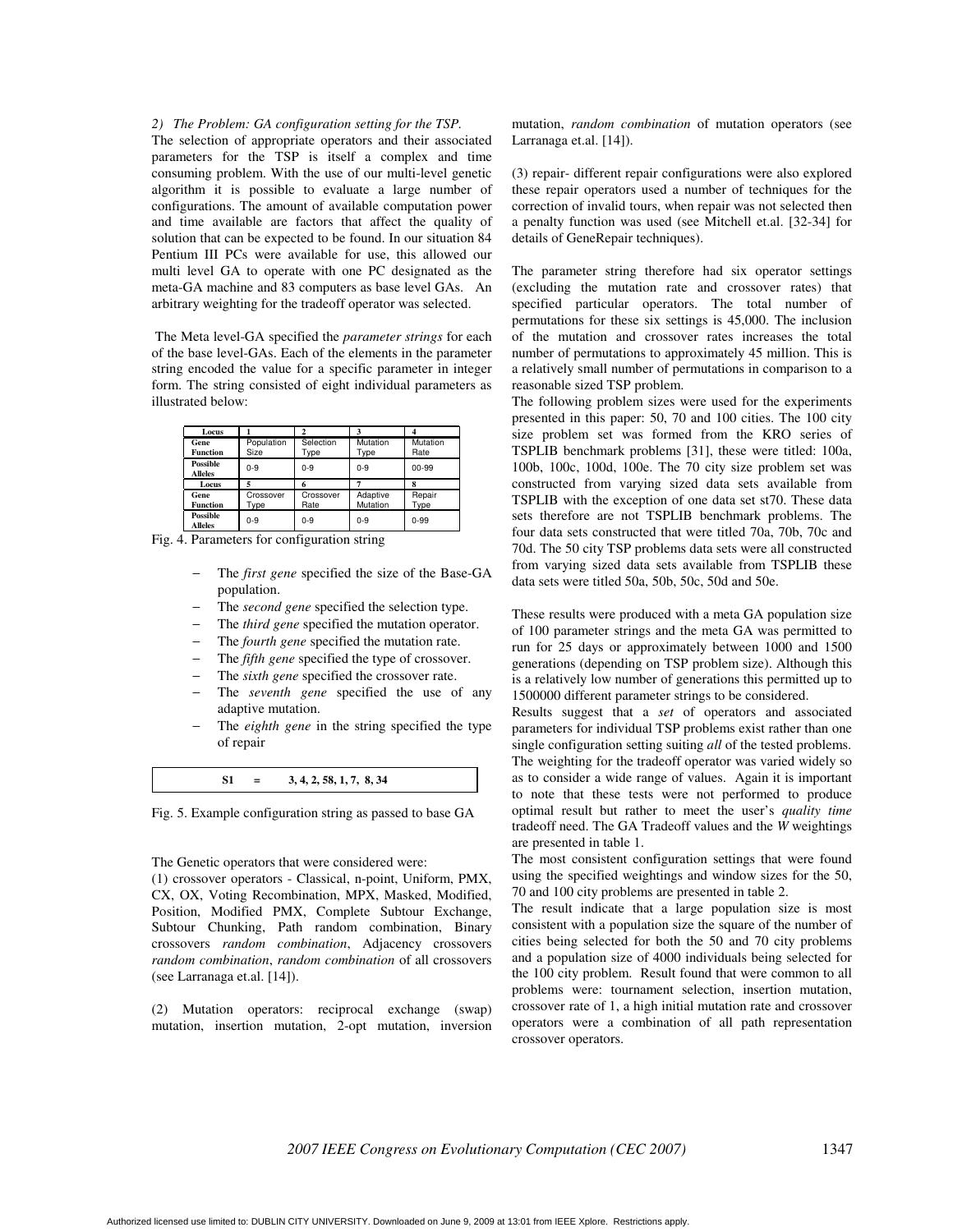| TABLEI                     |                                            |              |                |  |  |  |  |
|----------------------------|--------------------------------------------|--------------|----------------|--|--|--|--|
| <b>GA TRADEOFF RESULTS</b> |                                            |              |                |  |  |  |  |
| <b>Problem</b>             | <b>Best</b><br><i>Distance</i><br>obtained | 0TT<br>Value | Weight w       |  |  |  |  |
| 50a                        | 14162                                      | 1780         | 0.1            |  |  |  |  |
| 50b                        | 1113                                       | 1122         | 1              |  |  |  |  |
| 50c                        | 826                                        | 4452         | 5              |  |  |  |  |
| 50d                        | 786                                        | 1983         | $\overline{c}$ |  |  |  |  |
| 50e                        | 954                                        | 11274        | 11             |  |  |  |  |
| 70a                        | 1090                                       | 17356        | 15             |  |  |  |  |
| 70b                        | 130166                                     | 26954.8      | 0.2            |  |  |  |  |
| 70c                        | 769                                        | 10556        | 13             |  |  |  |  |
| 70d                        | 1266                                       | 9767         | 7              |  |  |  |  |
| <b>70e</b>                 | 1511                                       | 8373         | 5              |  |  |  |  |
| 100a                       | 891                                        | 14337        | 15             |  |  |  |  |
| 100b                       | 1947                                       | 30028        | 15             |  |  |  |  |
| 100c                       | 38313                                      | 4814.2       | 0.1            |  |  |  |  |
| 100d                       | 40348                                      | 12833.9      | 0.2            |  |  |  |  |
| 100e                       | 37871                                      | 8428.6       | 0.2            |  |  |  |  |

TABLE II GA WITH TRADEOFF PARAMETER SETTING

| <b>Setting</b>              | 50 city                         | 70 city                         | 100 city                        |
|-----------------------------|---------------------------------|---------------------------------|---------------------------------|
| Population<br>size          | Problem size $^2$               | Problem size $2$                | 4000                            |
| <b>Selection</b><br>type    | Tournament                      | Tournament                      | Tournament                      |
| <b>Mutation</b>             | Insertion                       | Insertion                       | Insertion                       |
| <i>Mutation</i><br>rate     | 0.007                           | 0.007                           | 0.008                           |
| Crossover                   | Random<br>Combination<br>- Path | Random<br>combination<br>– Path | Random<br>Combination<br>- Path |
| Crossover<br>rate           | 1                               | 1                               | 1                               |
| <b>Adaptive</b><br>mutation | On                              | On                              | On                              |
| Repair type                 | Combination                     | Combination                     | Dynamic<br>random repair        |

Constraints for the problem could be satisfied by validity preserving crossover and mutation operators or when non validity preserving operators were employed one of 25 possible repair techniques could be employed or a penalty function to penalize invalid solutions could be selected. Results indicate that the multi level GA found that a combination of repair methods were most effective in tests.

## V. FUTURE WORK

We have identified another problem that requires the use of a multi level genetic algorithm and would benefit from the use of a cost benefit tradeoff operator to limit the amount of time spent determining base level solutions. Cell Signaling Networks (CSNs) are highly complex biochemical networks occurring in living cells. These complex systems of interacting molecules can be regarded as special purpose computers which take for input a variety of chemical signals emitted *from* or *outside* the cell (e.g.. hormones, proteins, ions etc). The reception of these input signals triggers a series of chemical reactions which can be viewed as a form of signal processing. The output of such systems can constitute a change in the state of the cell leading to specific cellular responses such as: the cell cycle, chemotaxis or apoptosis (programmed death of the cell). These cellular activities are crucial for the survival and adaptation of the organism.

One current goal of Synthetic Biology is to simulate and evolve Cell Signaling Networks in-silico. The ability to simulate and direct the evolution of CSNs may allow the design of *molecular computers* which may be programmed to perform specific tasks (e.g. smart drugs). However simulating CSNs in-silico is computationally expensive due to the high number of interacting molecules and the intricate and multi-level nature of these biological networks. This is why specific techniques from Evolutionary Computation (EC) are required to assist this enterprise. We believe that the tradeoff technique proposed in this paper may contribute to such projects.

In this evolutionary computation problem, we may observe a hierarchy of processes which constitutes the multi-level nature of the problem. At least 3 network levels can be distinguished:

- *Molecular level*: this is the lowest level in which the molecules are considered (nodes in the networks). These molecules may interact with one another, these chemical reactions constitute the networks arcs.
- − *Cellular compartment level*: the molecules are located in compartments within the cell (membrane, cytosol, nucleus, etc). Compartments (nodes) may communicate (arcs) to each other by transferring molecules to one another.
- − *Cellular level*: At this level, we consider the inter cellular communication, where cells may broadcast a signal to other cells.

For each network level, optimization of the network topology is required. Furthermore, additional features in the simulation need to be accounted for, such as: Brownian motion, chemical kinetics and other physical and chemical properties. For these various reasons, it is easy to understand why building such an evolutionary simulation platform requires adapted EC techniques to make it feasible.

Withstanding practical considerations, our proposed tradeoff operator is a mechanism that could assist in the simulation and evolution of CSNs by reducing and optimizing the effort needed during the evolutionary computational process,

1348 *2007 IEEE Congress on Evolutionary Computation (CEC 2007)*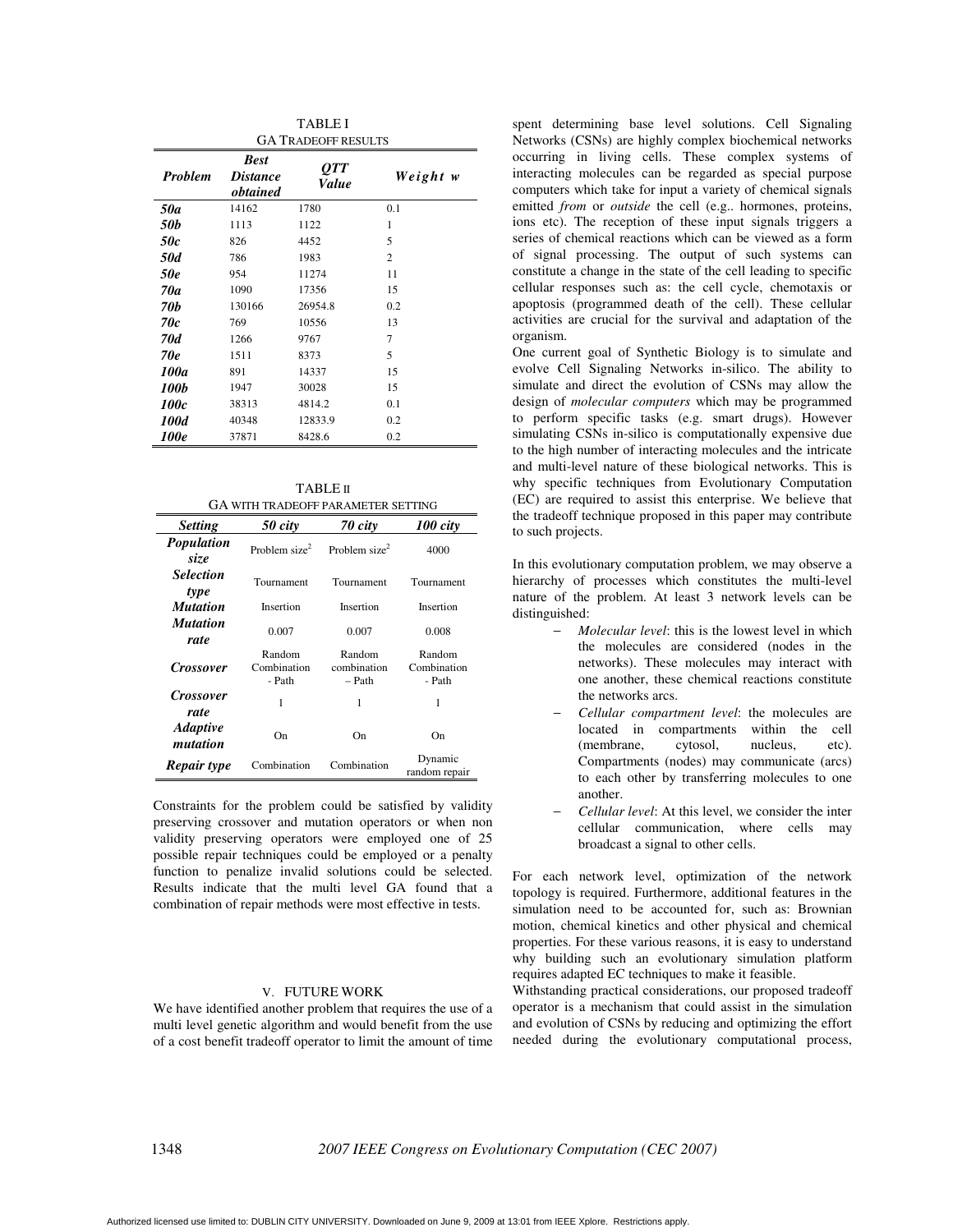assisting the search by examining those solutions that offer the most promising prospects.

Secondly, because we combine our tradeoff technique with a multi-level Genetic Algorithm, it is possible to use our approach to evolve the multi-level structure of CSNs.

Although the application of the tradeoff operator has previously only been evaluated on combinatorial optimization problems such as the TSP the application in synthetic biology would be a very worth while experiment and one which could assist in the better understanding of this complex problem area.

#### VI. CONCLUSION

In this paper we presented our quality time tradeoff operator. This operator allows for more effective searching of problem with respect to the users requirements with regard quality of solution and amount of computation time. These needs are a daily challenge for many practical applications of multi level genetic algorithms.

Through the use of a user specified window size, solutions are provided with a grace period during which any improvement will be considered and can affect the running of the search. A second user specified value is the weighting. This value allows the user to place an importance on the quality of end solution verses the amount of computation time expended searching.

Following a presentation of the current literature and a review of our proposed technique we then presented a case study where the *tradeoff* operator was applied to a large complex problem: configuration setting for selected TSP problems.

Finally we outlined where we believe the tradeoff operator might be applied in the future.

#### References

- [1] G. Syswerda, "Schedule Optimization Using Genetic Algorithms," in *Handbook of Genetic Algorithms*, L. D. Davis, Ed. New York: Van Nostrand Reinhold, 1991, pp. 332-349.
- [2] L. D. Davis, "Applying Adaptive Algorithms to Epistatic Domains," *Proc. of Int. Joint Conference on Artificial Intelligence IJCAI*, pp. 162-164, 1985.
- [3] D. E. Goldberg and R. Lingle, "Alles, Loci and the TSP," *Proc. of the First International Conference on Genetic Algorithms and Their Applications*, pp. 154-159, 1985.
- [4] I. M. Oliver, D. J. Smith, and J. R. Holland, "A study of permutation crossover operators on the traveling salesman problem," *Proc. 2nd International Conference on Genetic Algorithms and their Applications*, pp. 224-230, 1987.
- [5] M. Gorges-Schleuter, "ASPARAGOS an asynchronous parallel genetic optimization strategy," *Proc. 3rd International Conference on Genetic Algorithms*, pp. 422-427, 1989.
- [6] K. D. Crawford and R. Wainwright, "Research

Question: How does one go about developing a new crossover operator with an a priori expectation of its merit? (A Survey of Crossover Operators for Genetic Algorithms)," The University of Tulsa, Tulsa, USA Technical Report UTULSA-MCS-96- 2,, 1996.

- [7] Z. Michalewicz, *Genetic Algorithms + Data Structures = Evolution Programs*. Berlin Germany: Springer Verlag, 1996.
- [8] W. Banzhaf, "The "Molecular" Travelling Salesman," *Biological Cybernetics*, vol. 64, pp. 7- 14, 1990.
- [9] D. B. Fogel, "An Evolutionary Approach to the Traveling Salesman Problem," *Biological Cybernetics*, vol. 60, pp. 139-144, 1988.
- [10] J. H. Holland, *Adaptation in Natural and Artificial Systems: An Introductory Analysis with Applications to Biology, Control, and Artificial Intelligence*: The University of Michigan Press, 1975.
- [11] J. Grefenstette, R. Gopal, B. Rosimaita, and D. V. Gucht, "Genetic Algorithms for the Traveling Salesman Problem," *Proc. 1st International Conference on Genetic Algorithms and their Applications*, pp. 160-165, 1985.
- [12] D. B. Fogel, "Applying Evolutionary Programming to Selected Traveling Salesman Problems," *Cybernetics and Systems*, vol. 24, pp. 27-36, 1993.
- [13] D. B. Fogel, "Empirical Estimation of the Computation Required to Reach Approximate Solutions to the Traveling Salesman Problem Using Evolutionary Programming," *Proc. of the Second Annual Conf. on Evolutionary Programming*, pp. 56-61, 1993.
- [14] P. Larranaga, C. Kuijpers, R. Murga, I. Inza, and S. Dizdarevic, "Genetic Algorithms for the Traveling Salesman Problem: A Review of Representations and Operators," *Artificial Intelligence Review*, vol. 13, pp. 129-170, 1999.
- [15] G. Harik and F. Lobo, "A Parameter-Less Genetic Algorithm," presented at Genetic and Evolutionary Computation Conference, 1999. GECCO 1999, 1999.
- [16] M. Mernik, M. Crepinsek, and V. Zumer, "A Meta Evolutionary Approach in Searching of the Best Combination of Crossover Cperators for the TSP.," *Proc. of the International Conference on Neural Networks (NN'2000)*, pp. 32-36, 2000.
- [17] B. Freisleben, "Metaevolutionary approaches," in *Handbook of Evolutionary Comutation*, T. Bäck, D. B. Fogel, and Z. Michalewicz, Eds. Oxford, UK: IOP Press, 1997, pp. C7.2:1.
- [18] A. Kosorukoff, J. Mittenthal, and D. E. Goldberg, "Modeling of evolution of signaling networks in living cells by evolutionary computation," University of Illinois at Urbana Champaign, Urbana IL, USA, IlliGAL Report No. 2001006, 2001.
- [19] T. C. Belding, "The Distributed Genetic Algorithm

*2007 IEEE Congress on Evolutionary Computation (CEC 2007)* 1349